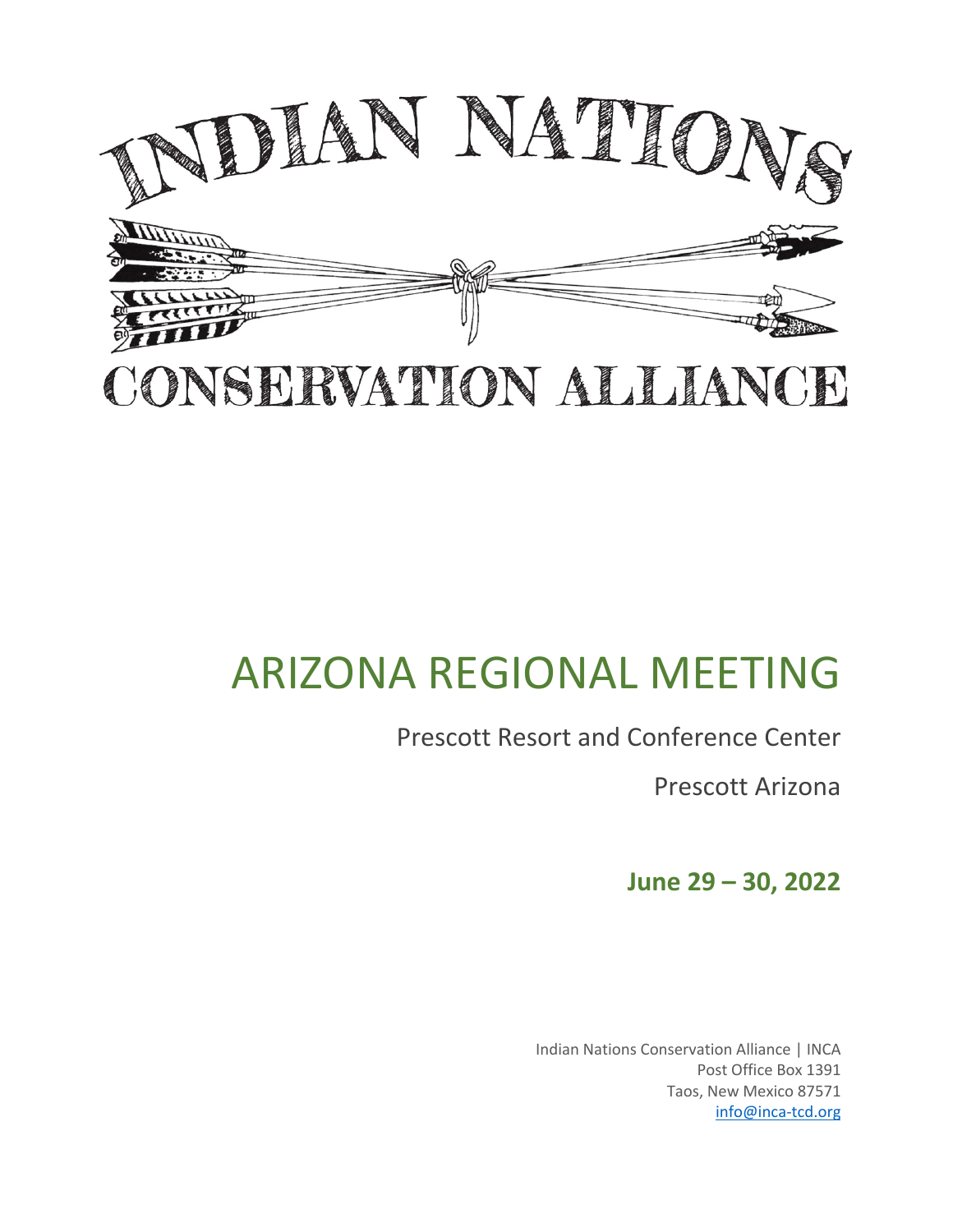### **PARTICIPANTS**

- Registration Fee: \$125.00
- § Hotel Reservations: Reserve your Room by **Saturday, June 15, 2022**
- Special Room Rate: One person \$114.00 plus Tax (12.65%)
- Additional person, \$25
- § CALL (800) 967-4637

# **EXHIBIT BOOTHS**

**\$200.00** (Wednesday and Thursday, June 29-30, 2022)

■ Includes one table and two chairs

#### **Add \$50**

■ Logo on the Agenda

## **SPONSORSHIPS**

#### **\$300**

- Registration booth
- Advertise logo on the agenda
- Sponsorship announcement during meeting

#### **\$500**

- Registration booth
- Advertise logo on the agenda
- Sponsorship announcement during meeting
- Speak about your organization (5 mins.)

#### **\$700**

- Registration booth
- Advertise logo on the agenda
- Sponsorship announcement during meeting
- Speak about your organization (5 minutes)
- Sponsorship recognition award during the AZ Regional Meeting

### **All Participants, Exhibitors, and Sponsors**

Breakfast and Lunch on Wednesday and Breakfast on Thursday

# **Register Online @ www.inca-tcd.org**

Any questions: Call Sadie @ 928-637-5633 No answer, please leave a message.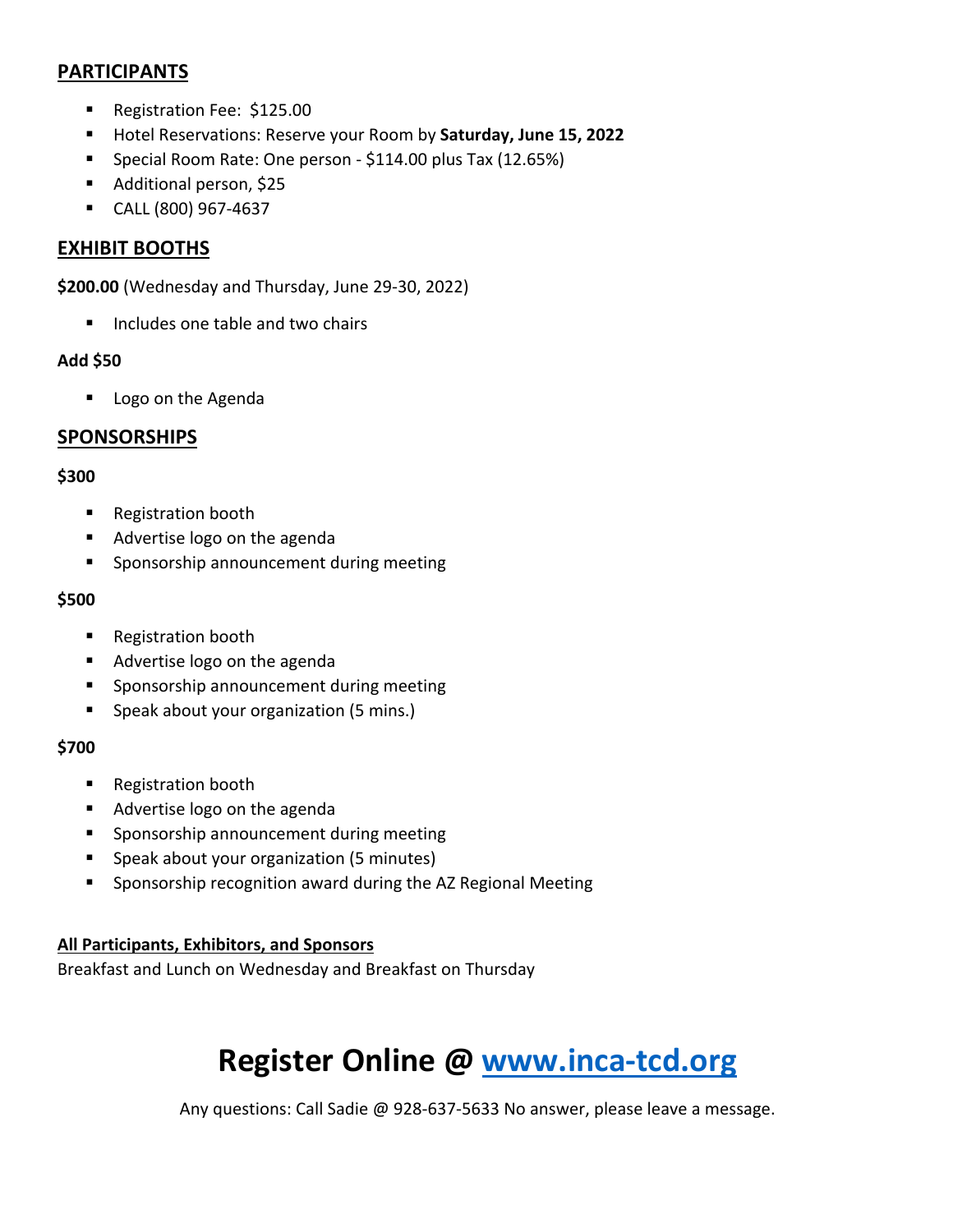# AGENDA Arizona Regional Meeting Indian Nations Conservation Alliance (INCA)

|                   | $\frac{1}{2}$                                          |                                                                                     |
|-------------------|--------------------------------------------------------|-------------------------------------------------------------------------------------|
|                   | Tuesday, JUNE 28, 2022                                 |                                                                                     |
| <b>Travel Day</b> | NOTICE: Check-In after 3 PM                            |                                                                                     |
|                   | Wednesday, JUNE 29, 2022                               |                                                                                     |
| $7 - 8$ AM        | Registration                                           |                                                                                     |
|                   | <b>Breakfast</b>                                       |                                                                                     |
|                   | <b>Moderator: Sisto Hernandez</b>                      |                                                                                     |
| 8 AM              | <b>INVOCATION</b>                                      | <b>Prescott Tribal Member</b>                                                       |
|                   | <b>WELCOME</b>                                         | Yavapai Tribal Leader                                                               |
|                   | <b>INTRODUCTION</b>                                    | <b>Delane Atcitty, INCA Executive Director</b>                                      |
| 8:45              | <b>UPDATE FROM THE NATIONAL TRIBAL LIAISON</b>         | Terry W Clark, DVM, Director                                                        |
|                   | AND BRIEF OVERVIEW OF APHIS PROGRAMS AND               | Office of National Tribal Liaison                                                   |
|                   | <b>FUNDING OPPORTUNITIES</b>                           | Carl Etsitty, Tribal Liaison                                                        |
|                   |                                                        | Animal Plant Health Inspection Service                                              |
|                   |                                                        | (APHIS/USDA)                                                                        |
| 9:45 AM-BREAK     |                                                        |                                                                                     |
| 10:00             | <b>IDENTIFYING PROBLEMS AND LOOKING AT</b>             | <b>Erin Thomas, Deputy Director</b>                                                 |
|                   | <b>RESOURCE CONCERNS ON YOUR RANCH</b>                 | <b>Sisto Hernandez, District Coordinator</b>                                        |
|                   | Developing an understanding of how the                 | Indian Nations Conservation Alliance (INCA)                                         |
|                   | conservation planning process works on your ranch.     |                                                                                     |
|                   | Objectives include identifying and communicating       |                                                                                     |
|                   | problems, understanding how resource concerns          |                                                                                     |
|                   | are identified, examples of practices and              |                                                                                     |
|                   | enhancements that can be applied, and an overview      |                                                                                     |
|                   | of eligibility for NRCS financial assistance programs. |                                                                                     |
| 11:00             | <b>FORESTRY</b>                                        | Anita Thompson, Assistant Area Agent, Agriculture                                   |
|                   | The basics of wildfire, how to plan for wildfire       | Apache, Navajo and Northern Greenlee County                                         |
|                   | season, protecting yourself from smoke, mitigation     | THE UNIVERSITY OF ARIZONA                                                           |
|                   | strategies around protecting homes and land from       |                                                                                     |
|                   | wildfire/residential restoration                       |                                                                                     |
| 12 PM - LUNCH     | <b>Moderator: Leander Thomas</b>                       |                                                                                     |
| 1:00              | PARTNERS FOR FISH AND WILDLIFE PROGRAM                 | Jennifer Graves, Fish and Wildlife Biologist                                        |
|                   | Provides technical and financial assistance to willing | US Fish and Wildlife Services (USFWS)                                               |
|                   | private landowners, including Tribes, will provide an  |                                                                                     |
|                   | overview of the Partners for Fish and Wildlife         |                                                                                     |
|                   | Program, including background, processes, and          |                                                                                     |
|                   | example projects, partnership and cooperative          |                                                                                     |
|                   | agreement with the Indian Nations Conservation         |                                                                                     |
|                   | Alliance.                                              |                                                                                     |
| 2:00              | <b>POLLINATORS</b>                                     | <b>Carole Palmer</b>                                                                |
|                   |                                                        | COPE/Gallup NM                                                                      |
| 3 PM - BREAK      |                                                        |                                                                                     |
| 3:15              | <b>APHIS - EMERGENCY RESPONSE PLANNING</b>             | Michael D Wallace, State Plant Health Director<br>USDA APHIS - PPQ Field Operations |
| 4:15              | <b>NATIONAL OUTBREAKS: CHRONIC WASTE DISEASE</b>       | David L. Bergman, Director - Arizona                                                |
|                   | (CWD), HIGHLY PATHOGENIC AVIAN INFLUENZA               | <b>APHIS Wildlife Services</b>                                                      |
|                   | AND COVID IN WHITE TAIL DEER                           |                                                                                     |
|                   |                                                        |                                                                                     |